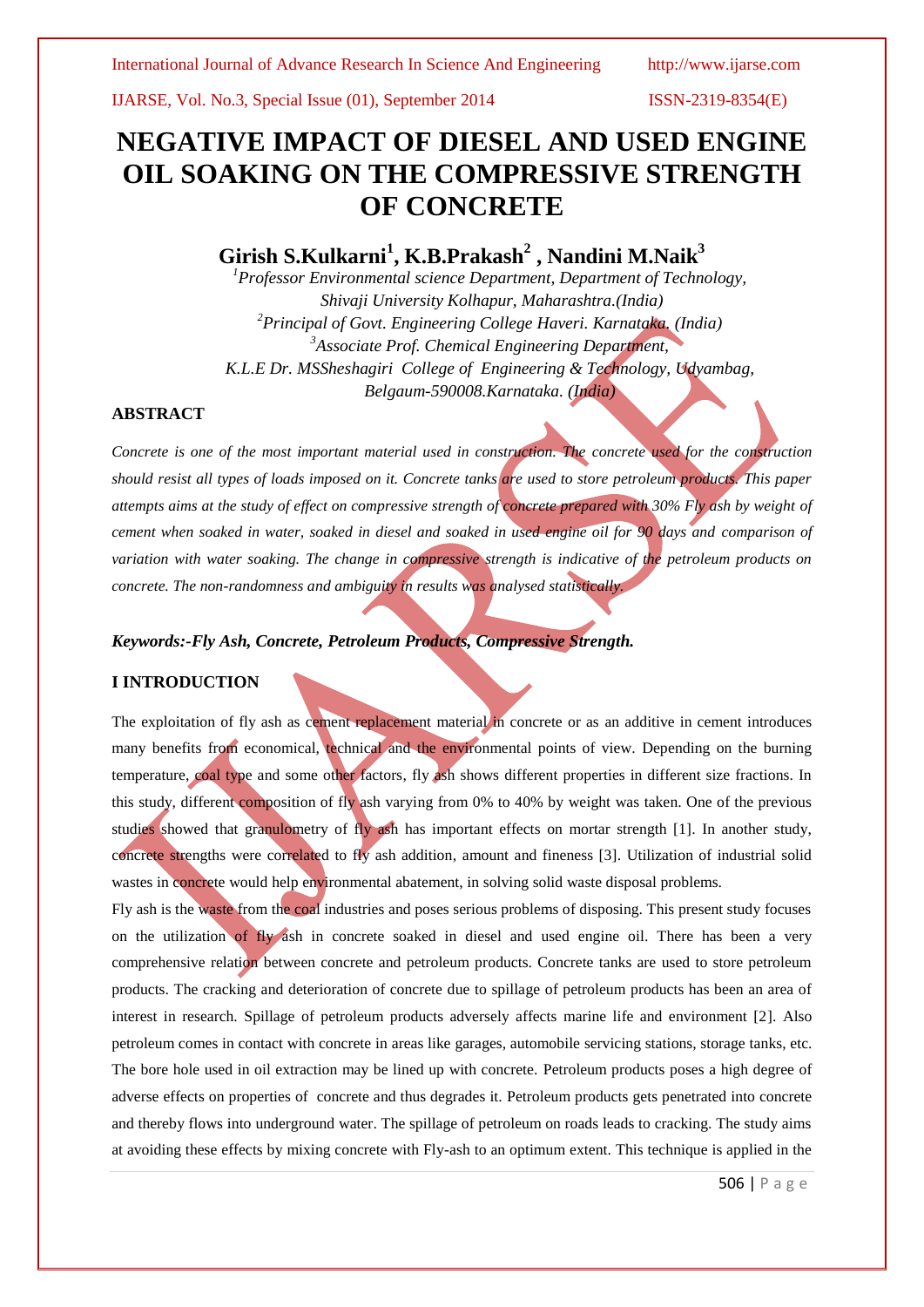### IJARSE, Vol. No.3, Special Issue (01), September 2014 ISSN-2319-8354(E)

construction of roads, garage floorings and petroleum product's storage tanks. In all of the above mentioned instances, petroleum products come in contact with concrete in one way or the other and have a specific impact on its characteristic behaviour.

The rest of the paper is organised as follows. Section 2 deals with the related work. Section 3 elaborates the materials used in the implementation. Section 4 deals with the results and discussion. The paper concludes in Section 5.

### **II RELATED WORK**

Concrete is one of the most important materials used in construction. The concrete used for the construction should resist all the type of loads imposing on it. The service life and durability of concrete structure strongly depend on its transport material properties like permeability, sorptivity, diffusivity and water absorption [4]. The effect of oil soaking on the dynamic modulus of elasticity of concrete was investigated to study the deterioration rate due to concrete contact with crude oil [5](M.A.Matti ,1983). He has also studied the shrinkage of oil soaked concrete. He has found that the volume of concrete decreases when it comes in contact with crude oil [6](M.A Matti, 1982). [7](F. I. Faiyadh, 1985), investigated the bond characteristics of oil saturated concrete. The average bond strength of oil soaked specimens decreased with the soaking period. [8](Ramzi B.Abdul et al, 2000) analysed the compressive and tensile strength of concrete loaded and soaked in crude oil. Based on short and long term loading, the effect of crude oil on compressive, splitting tensile and flexural tensile strength of concrete was investigated. He found that the rate of crude oil absorption is high at the early stage of soaking, but later on, the rate decreases. This shows the reduction in the absorption by 30 to 40 % strength in specimens under loading versus unloaded specimens. Usage of fly ash in concrete considerably increases the compressive strength of concrete [9].

## **III MATERIALS AND METHODOLOGY**

This section gives the details of the composition of the materials used for the experimentation. The details of Ordinary Portland cement, 43 grades conforming IS: 8112-1989 are provided in Table 1. Fly ash was obtained from Raichur Thermal Power Station, Shaktinagar, composition of Fly ash is given in Table 2. Locally available sand of specific gravity 2.64 and coarse aggregates of (10 mm and 20 mm) 2.90 were used. Water from city source is used for both concreting and for curing. Petroleum products like diesel and used engine oil are obtained from automobile service stations, composition of diesel and used engine oil given in Table 3 and 4.

|  |  | <b>Table 1. Physical Properties of Ordinary Portland Cement</b> |  |  |  |
|--|--|-----------------------------------------------------------------|--|--|--|
|--|--|-----------------------------------------------------------------|--|--|--|

| <b>Particulars</b>        | <b>Experimental</b>         | As per standard                      |  |
|---------------------------|-----------------------------|--------------------------------------|--|
|                           | result                      |                                      |  |
| Fineness                  | $308 \text{ m}^2/\text{kg}$ | Not less than 225 m <sup>2</sup> /kg |  |
| Normal consistency        | 28.26                       |                                      |  |
| Soundness                 |                             |                                      |  |
| By Le-ChatelierExpn. (mm) | $1.5 \text{ mm}$            | Not more than 10 mm                  |  |
| By Autoclave Expn. (%)    | 0.070                       | Not more than 0.8                    |  |

507 | P a g e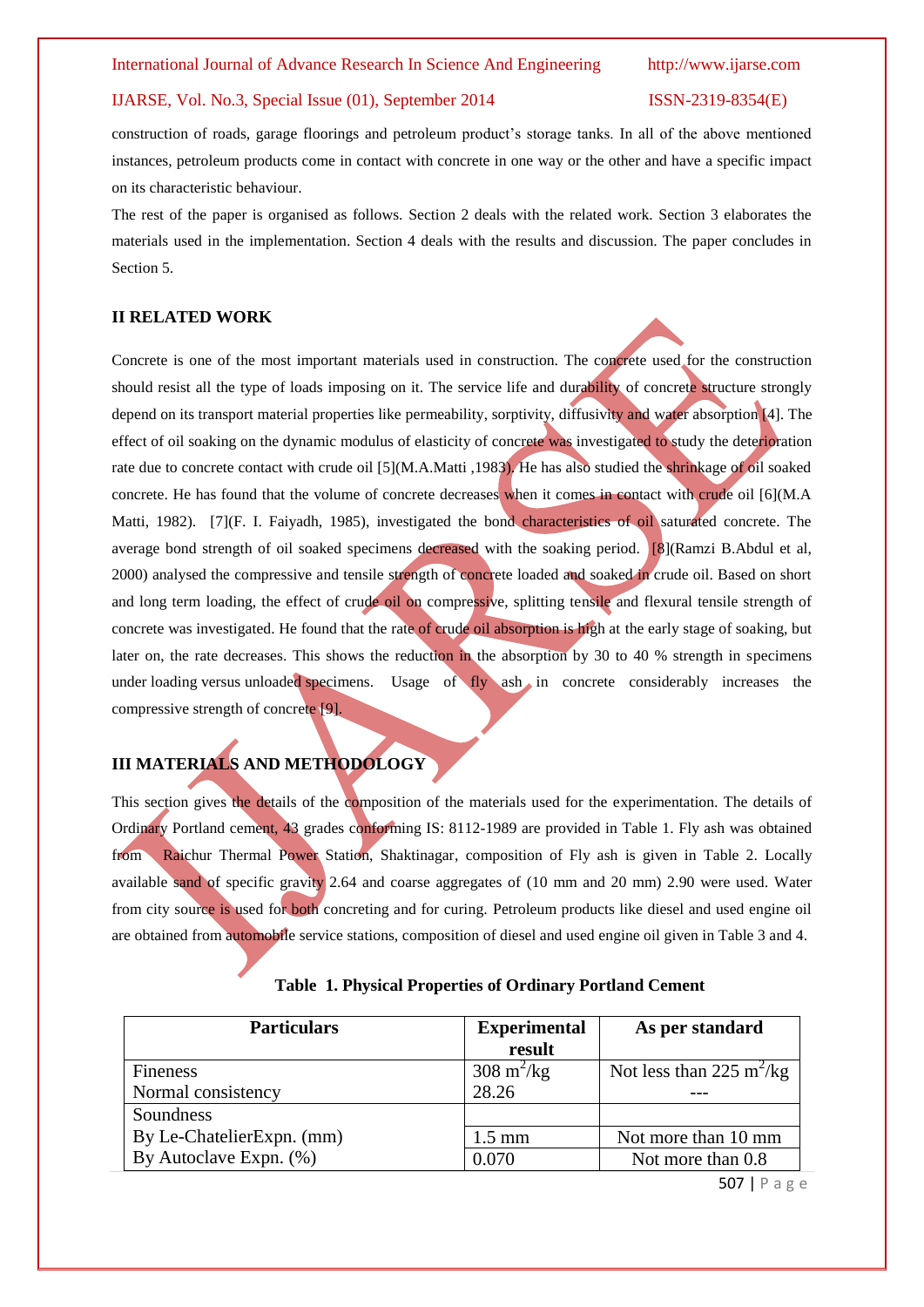## IJARSE, Vol. No.3, Special Issue (01), September 2014 ISSN-2319-8354(E)

| Setting time (minutes)     |       |                   |
|----------------------------|-------|-------------------|
| Initial                    | 180   | Not less than 30  |
| Final                      | 250   | Not more than 600 |
| Compressive strength (MPa) |       |                   |
| 3 days                     | 23.98 | Not less than 23  |
| 7 days                     | 34.85 | Not less than 33  |
| 28 days                    | 45.36 | Not less than 43  |

| Table 2. Chemical Composition of fly ash |  |
|------------------------------------------|--|
|------------------------------------------|--|

| <b>Percentages</b> |
|--------------------|
| 56.88              |
| 27.65              |
| 6.28               |
| 0.46               |
| 3.62               |
| 0.34               |
| 0.31               |
|                    |

# **Table 3. Properties of diesel fuel of SAE 40**

| <b>Properties</b>                                  | <b>Results</b> |
|----------------------------------------------------|----------------|
| Sp. Gravity @ $15.6^{\circ}c$                      | 0.897          |
| Viscosity: $cSt @ 40^{\circ}C, cSt @ 100^{\circ}C$ | 142, 14.5      |
| Viscosity Index                                    | <b>100</b>     |
| Flash Point, °c                                    | 230            |
| Pour Point, °c                                     | $-12$          |
| Color (ASTM)                                       | 4.0            |
| <b>TBN</b>                                         | 9.5            |
| Sulfated ash, wt %                                 | 1.2            |

| <b>Table 4. Properties of used engine oil</b> |                |
|-----------------------------------------------|----------------|
| <b>Properties</b>                             | <b>Results</b> |
| Kinematics viscosity at 40 C                  | 111.32         |
| Kinematics viscosity at 100 C                 | 17.83          |
| Viscosity index                               | 99             |
| Flash Point, <sup>o</sup> c                   | 230            |
| Pour Point, °c                                | $-10$          |
| <b>TBN</b>                                    |                |
| Sulfated ash, wt %                            | 4.5            |
| Specific gravity                              | 0.928          |
|                                               |                |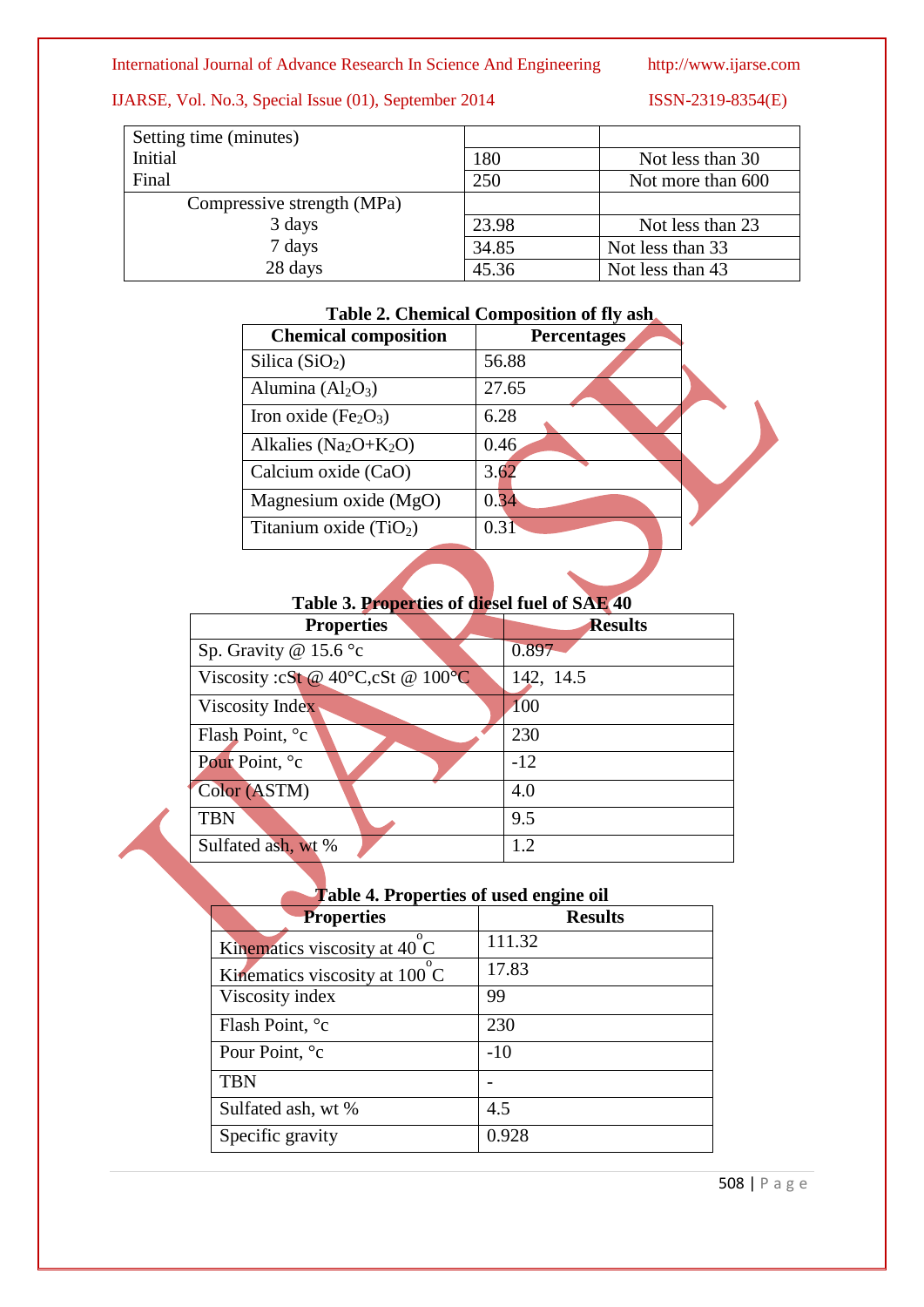### **3.1 Preparation of specimens**

M 30 grade concrete designed as per IS: 10262-2009 which yielded a proportion of 1:1.76: 3.15 with a w/c ratio of 0.49 and Fly ash was added from 0 to 40 percent by weight of cement. Then the mix was placed layer by layer in the moulds to cast the specimens. The specimens were compacted by hand as well through vibrating table. The specimens were finished smooth and kept for 24 hours and then they were subjected to water curing for 28 days. After water curing, the specimens were soaked in diesel and used engine oil for 90 days. They were tested for their respective compressive strengths as per IS specifications Standards, 150 mm x 150 mm x 150 mm.

It is convenient to use fly ash pozzolanic mineral admixture to replace a large quantity of cement in concrete. It not only enhances the quality of concrete, but it also helps in the preservation of many resources as well as it is eco-friendly. Cement shows high compressive strength without fly ash in the early stages. But though initially the fly ash mixed concrete shows lower compressive strength values, but it increases with time later [10]. Fly ash significantly increases concrete's strength and workability. It can also nurture the durability and chemical resistance of concrete [11].



**Fig. 1 Overall System Implementation Schema**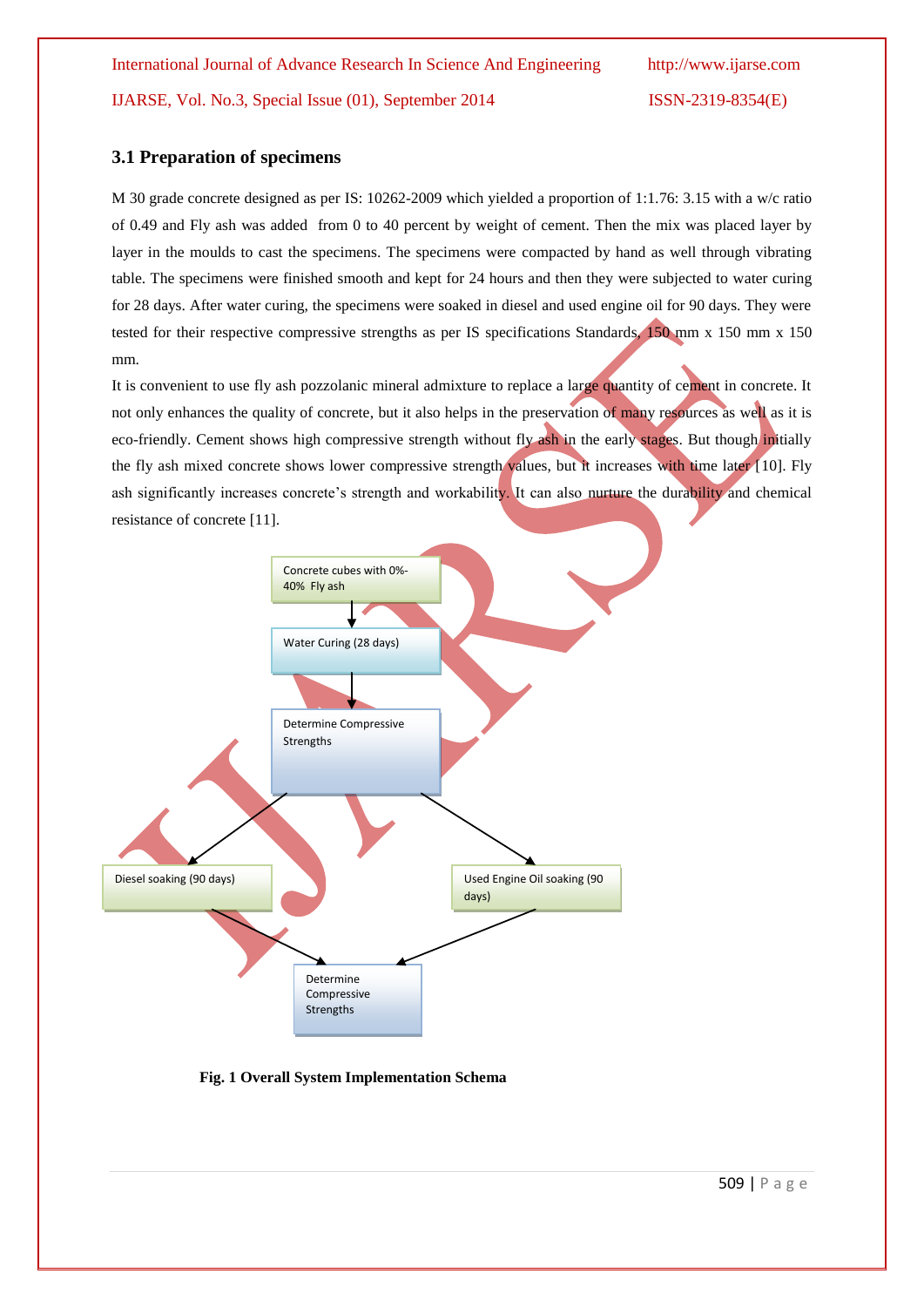### IJARSE, Vol. No.3, Special Issue (01), September 2014 ISSN-2319-8354(E)

Fig. 1 shows the system implementation. As is evident from the figure, concrete cubes were subjected to water curing for 28 days and the compressive strengths of few samples were noted (since all the other samples were identical in composition and size, their strengths)

### **IV RESULTS AND DISCUSSIONS**

Studies reveal the fact that compressive strength of concrete increases when cured in water. It has been observed experimentally that the addition of fly ash exhibit considerable increase in compressive strength and durability characteristics. Fig. 2 indicates the variation in compressive strength of concrete specimens prepared with 30% of fly ash by weight of cement cured 28 days in water and soaked in diesel oil for total period of 90 days.

Similarly, Fig. 3 shows the variation in compressive strength of concrete specimens prepared with 30% of fly ash cured in water for the first 28 days and soaked in used engine oil for a total period of 90 days.

Variations of compressive strength results of concrete indicate the effect of petroleum products, Results exhibit considerable reduction in strength of concrete. The sharp decrease in compressive strength due to petroleum products curing is an indicative of the degradation that concrete undergoes after being used in contact with petroleum products.

Since there is not enough work available on petroleum products curing of concrete, we use statistical analysis to judge the relation and non-randomness of the data sets.

In case of diesel curing, the regression analysis was as follows:-

Co-relation factor  $R^2 = 0.5373$ .

Slope= -0.1164.

The relation can be obtained as:-

 $Y = -0.1164x + 43.375.$ 

Similarly in case of used engine oil curing, the regression analysis bore:-

Co-relation factor  $R^2$ =0.406.

Slope= -0.0981

The relation can be obtained as:-





**Fig 2. Variation in compressive of Diesel cured concrete.**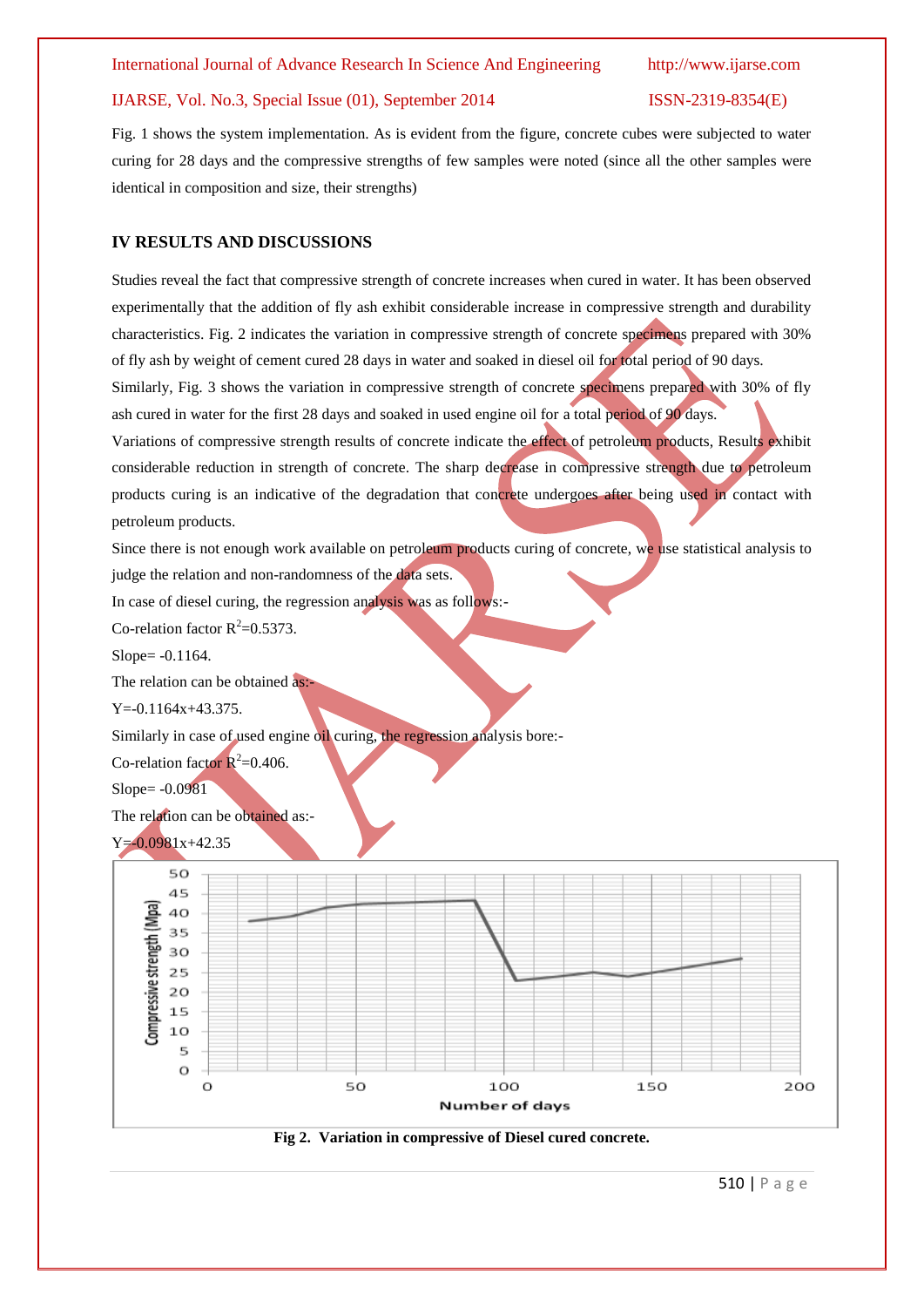## IJARSE, Vol. No.3, Special Issue (01), September 2014 ISSN-2319-8354(E)





Randomness checking in this case is of paramount importance as it yields us the conclusion whether or not obtained data is random. Proving randomness of this data is indicative of wrong experimentation. But the data were not random here. Runs test was used in this context. It is basically a statistical procedure which examines whether the data in a given distribution occurs randomly.

Randomness is doubted when there are too many or too few runs.

Hypothesis:

 $H<sub>0</sub>$ : The observations in the sample are random.

 $H<sub>1</sub>$ : The observations in the sample are not random.

The procedure requires calculating the values for the following variables:

n=Total sample size.

 $n_0$ =Number of sample members of one type (number of samples below mean).

 $n_1$ =Number of sample members of another type (number of samples above mean).

Calculate  $n=n_0+n_1$ .

Reject  $H_0$ ,

If  $R \leq$ =lower critical values (few runs)

If R>=upper critical values (many runs).

If both  $n_0$  and  $n_1$  are  $\leq$  = 20, the small sample runs test is appropriate.

### **The algorithm for carrying out the runs test is as follows:**

### **Small Sample Runs test:**

α=0.05

Calculate R.

If  $n_0-1 < R < n_1-1$ , do not reject the null hypothesis,  $H_0$ . Else reject  $H_0$ .

### **Large Sample Runs test:**

If  $n_0$  or  $n_1$  is greater than 20, then calculate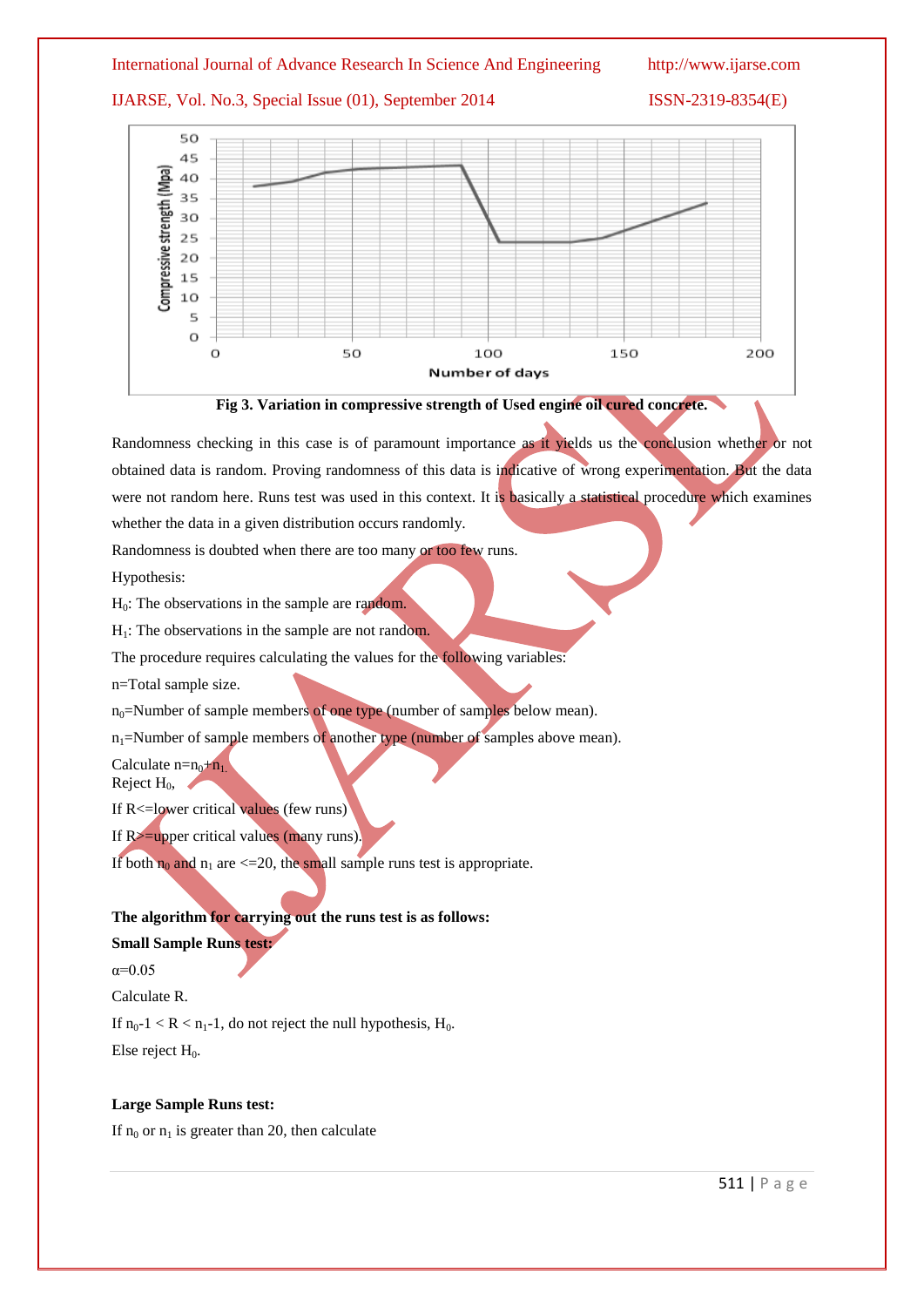# International Journal of Advance Research In Science And Engineering http://www.ijarse.com IJARSE, Vol. No.3, Special Issue (01), September 2014 ISSN-2319-8354(E)  $Mean = \frac{2 \times n0 \times n1}{n}$  $n+1$ Variance= $\frac{2\times n0\times n1\times (2\times n0\times n1-n)}{}$  $(n-1)\times n^2$ Standard Deviation=√Variance  $R-Mean$  $Z=\frac{1}{\text{Standard deviation}}$ If  $-1.96 \le Z \le 1.96$ , do not reject H<sub>0</sub>, Otherwise, reject  $H_0$ . The runs test a result on the above cases is as follows: 1). Diesel curing Number of runs=2 Z-value= 2.01 2). Used engine oil curing Number of runs=3 Z-value=1.99 It can be observed that the fewest number of runs and the value of Z are indicative of the non-randomness of the datasets. Also the larger value of  $R^2$ , holds this argument.

### **V CONCLUSION**

The negative impact of diesel and used engine oil on fly ash concrete was assessed. The non-randomness in the datasets was assessed using the correlation test and the runs test.

# **VI ACKNOWLEDGEMENTS**

The authors are immensely grateful to the Principal, KLE Dr. M. S. S. College of Engineering and Technology, Belgaum, and to the Department of Technology, Shivaji University, Kolhapur; for all the crucial amenities provided for the experimentation.

### **REFERENCES**

1 J. Monzo, J. Paza, and E.P. Mora, Cem. Concr. Res. 24, 791–796 (1994).

2 S.P.Ejeh, at al, (2009) Effect of Crude Oil Spill on Compressive Strength of Concrete Materials.,*Journal of applied sciences Research*,5(10): 1756-1761.

3 S. Slanicka, Cem. Concr. Res. 21, 285–296 (1991).

4 Martys NS. Survey of concrete transport properties and their measurement. NISTIR 5592, US Department of Commerce, 1996, pp. 1–40.

5 M.A.Matti (1983), The Effect of oil soaking on the dynamic modulus of concrete, *International journal of cement composites and lightweight concrete*, Vol.5, No. 4.